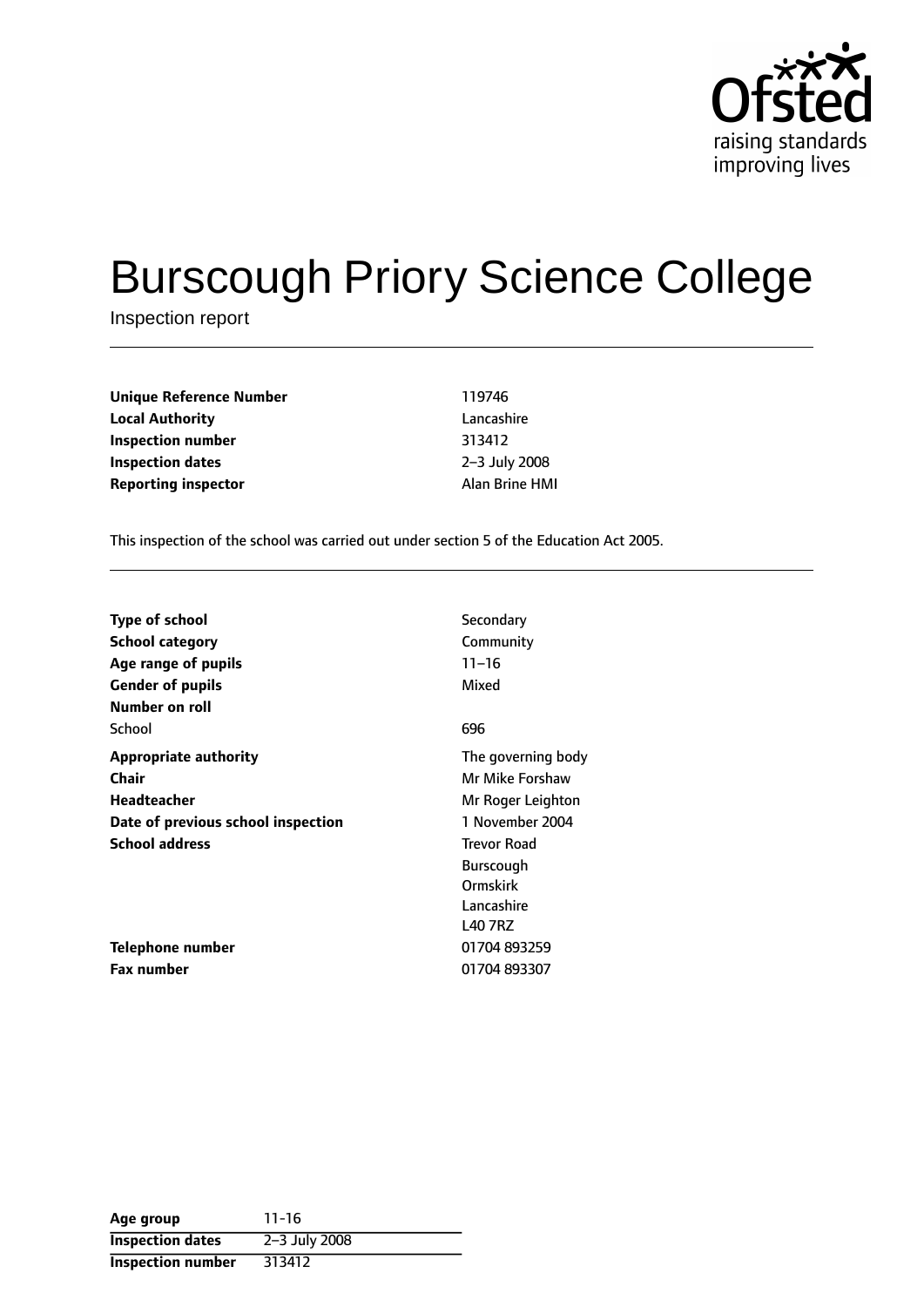.

© Crown copyright 2008

#### Website: www.ofsted.gov.uk

This document may be reproduced in whole or in part for non-commercial educational purposes, provided that the information quoted is reproduced without adaptation and the source and date of publication are stated.

Further copies of this report are obtainable from the school. Under the Education Act 2005, the school must provide a copy of this report free of charge to certain categories of people. A charge not exceeding the full cost of reproduction may be made for any other copies supplied.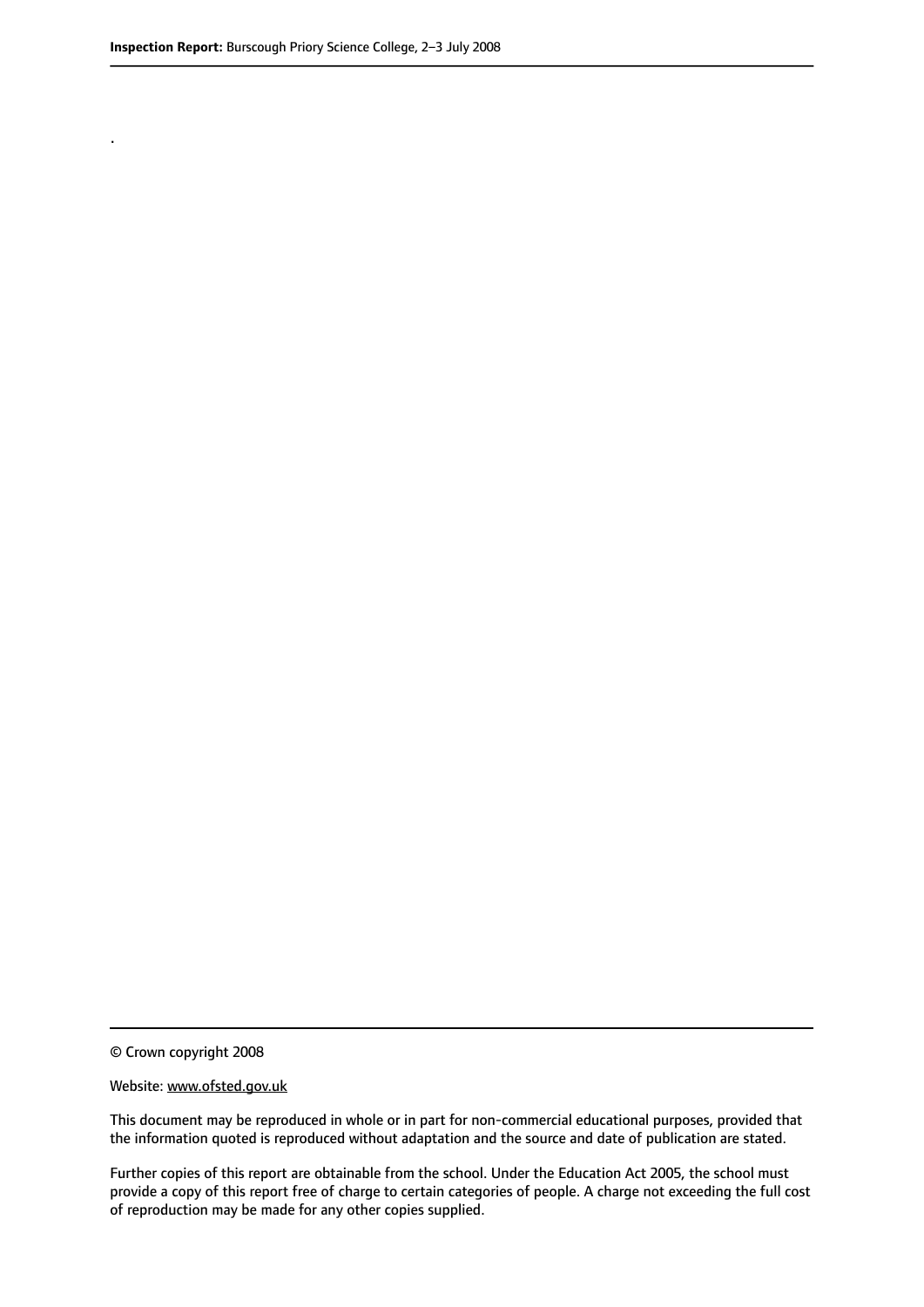# **Introduction**

The inspection was carried out by one of Her Majesty's Inspectors and three Additional Inspectors.

# **Description of the school**

Burscough Priory Science College is an 11-16 mixed comprehensive school which was awarded specialist science college status in 2004. It is a smaller than average community school situated in the town of Burscough, Lancashire. The proportion of pupils who are entitled to free school meals is well below the national average. The percentage of pupils from minority ethnic backgrounds is also well below the national average. The proportion who have special educational needs is just below average. The school achieved a Sportsmark award in 2005 and 2007 and was also recently re-awarded with Investors in People status.

#### **Key for inspection grades**

| Grade 1 | Outstanding  |
|---------|--------------|
| Grade 2 | Good         |
| Grade 3 | Satisfactory |
| Grade 4 | Inadequate   |
|         |              |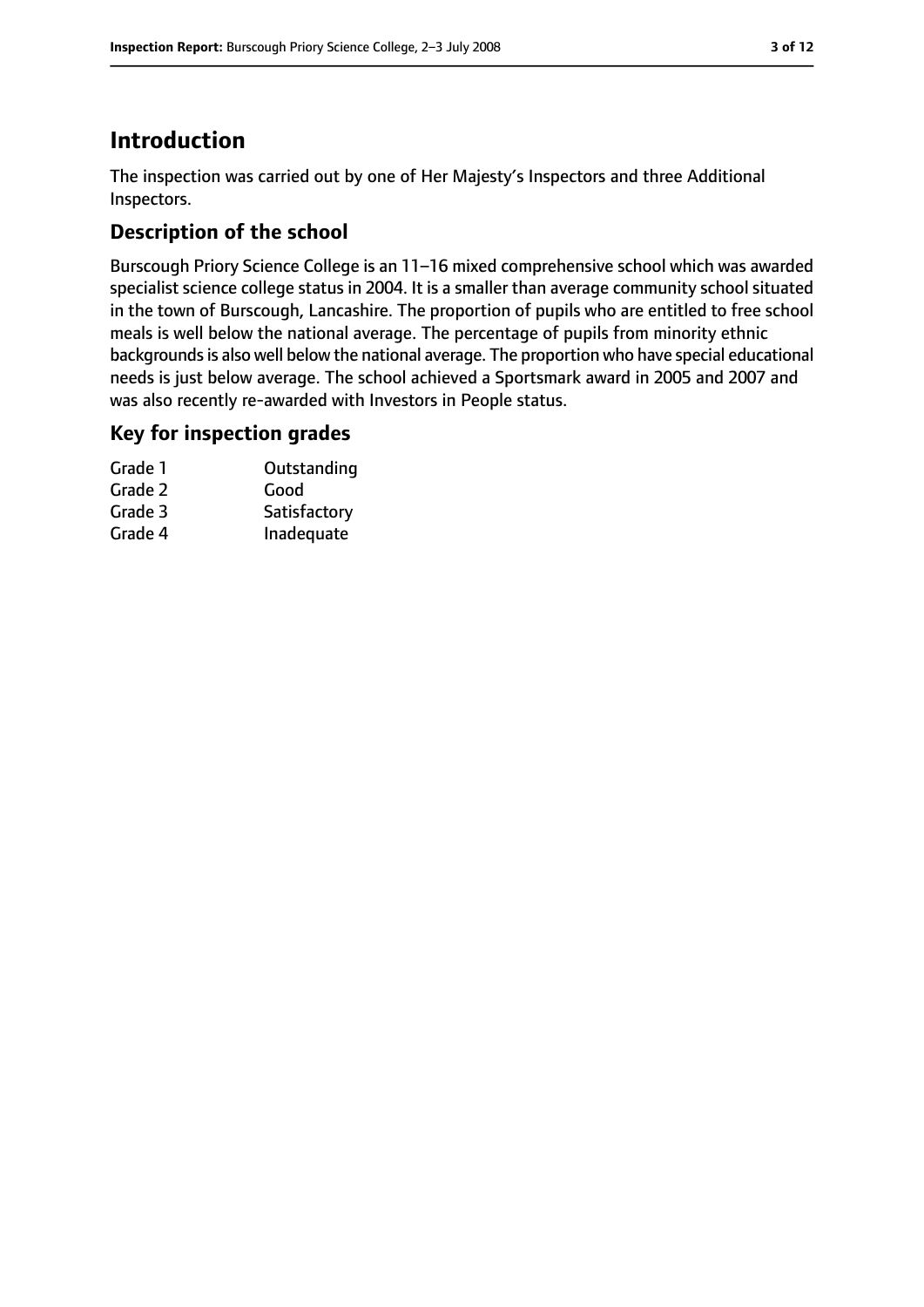# **Overall effectiveness of the school**

#### **Grade: 3**

Burscough Priory provides its pupils with a satisfactory education. The school has some important strengths but there are also a number of areas which require some improvement.

There is a clear commitment in the school to promoting the pupils' personal development and in many respects this is successful. The school has a very friendly and harmonious atmosphere and staff are focused on the well-being of the pupils. The behaviour and attitudes towards learning of pupils are positive. Extra-curricular provision in the school is strong and some of the teaching is very effective. The school's science status has been successful in improving the quality of the provision and building links with the local community.

A number of factors have restricted the overall effectiveness of the school. The targets the school has set in terms of pupils' achievement have been too low and, as a result, the school has not always monitored its performance against appropriate benchmarks. Action is now being taken to introduce more challenging targets.

The inspectors agree with the school that the overall achievement of the pupils is satisfactory. Recent results show pupils reaching standards which are in line with or just above average. Given their starting points in Year 7, this represents satisfactory progress overall. Results in some areas of science are good and they are also positive in mathematics at Key Stage 4. Some aspects of achievement, most notably in English, have been less than satisfactory, but the factors which caused this have been resolved and the school anticipates that standards will now rise.

While there is some good and outstanding teaching, it is satisfactory overall. At its best, teaching inspires high quality learning, but pupils are not always challenged appropriately or given enough opportunity to take responsibility for their own learning. There is inconsistency in the quality of marking and in the use made of assessment to help pupils understand what they need to do to improve. The curriculum, while still fairly traditional, is being extended to reflect the needs of all pupils. The provision in subjects such as science and modern foreign languages is strong, reflecting the commitment of the school to ensuring pupils have good access to these areas of learning. There is not enough opportunity for pupils to develop their understanding of cultural diversity.

Many aspects of the provision for the care, guidance and support of pupils are good. Pupils in need of additional help or who have learning difficulties and/or disabilities are well supported. Links with external agencies are strong. The school is taking action to improve the effectiveness and coordination of the arrangements for identifying and addressing the needs of pupils who are underachieving.

Until very recently, the school was not using the information it had about pupils' performance effectively to ensure it set appropriate targets. In addition, the approach adopted towards improvement planning is not strategic enough and priorities are not always clearly understood at all levels. The recent development of the role of the middle leaders in the school, together with the recruitment of new staff, is now providing the school with a much needed impetus.

## **What the school should do to improve further**

■ Ensure that targets at both whole school and pupil level are more challenging and that arrangements for monitoring pupils' progress are more effective.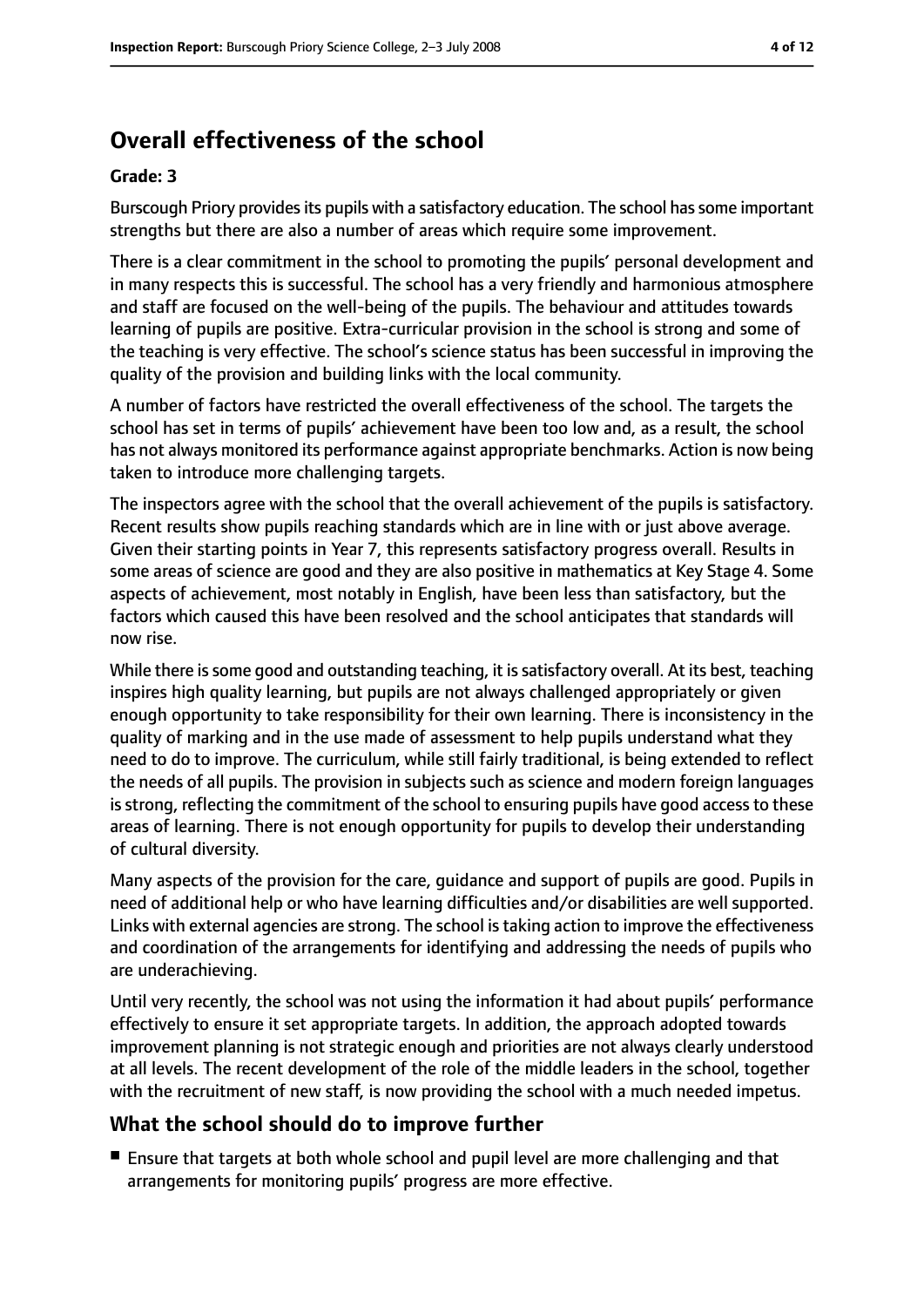- Clarify the priorities in the school improvement plan and ensure these are communicated effectively.
- Improve teaching further to ensure work is matched to different abilities and pupils take more responsibility for their learning.
- Ensure greater consistency in marking and in the use of levels to help pupils understand better how to make progress.
- Extend the opportunities for pupils to explore cultural diversity.

A small proportion of the schools whose overall effectiveness is judged satisfactory but which have areas of underperformance will receive a monitoring visit by an Ofsted inspector before their next section 5 inspection.

# **Achievement and standards**

#### **Grade: 3**

Inspectors agree with the school that achievement is satisfactory overall. Pupils join in Year 7 with standards that are just above the national average. They make satisfactory progress and leave school having reached standards which are in line or just above the national average. Students with learning difficulties and/or disabilities achieve well, reflecting the high quality care and support they receive.

While at the end of Key Stage 3 some results are above the national average, overall achievement is satisfactory and has declined over the past two years. In 2007 there was underachievement in mathematics and also in English. Results in science were significantly above national averages.

Standards achieved in 2007 at the end of Key Stage 4 are broadly in line with national averages. The proportion obtaining 5 A\*-C GCSE grades including English and mathematics was above national averages and has been for the last three years. In 2008 the school expects to obtain a figure of 61% achieving the higher GCSE grades which is in line with its target. There has been underachievement in English over the past three years, reflecting previous staffing difficulties which have now been resolved. The school predicts that there will be an improvement in results in 2008. Pupils do particularly well in mathematics. Pupils achieve well in, for example, biology, design technology and history. Less progress is made by pupils in other subjects including art, physics and chemistry.

The targets the school has set itself in terms of pupils' achievement have been too low but action is now being taken to raise expectation and introduce greater challenge. The lack of robust and challenging assessment information has contributed to pupils' underachievement in the past. Examination results achieved by pupils in Year 9 and Year 11 are analysed but the evaluations in some subjects are over-generous.

# **Personal development and well-being**

#### **Grade: 2**

The personal development and well-being of pupils are good. Pupils behave well in and around the school reflecting the positive mutual respect amongst peers and with staff. Lessons and extra curricular activities support their good social skills. Moral development of pupils is good; their spiritual and cultural development is satisfactory, although their awareness and understanding of cultural diversity is limited as it was at the time of the last inspection. Pupils enjoy coming to school and this is reflected in their attendance which is above the national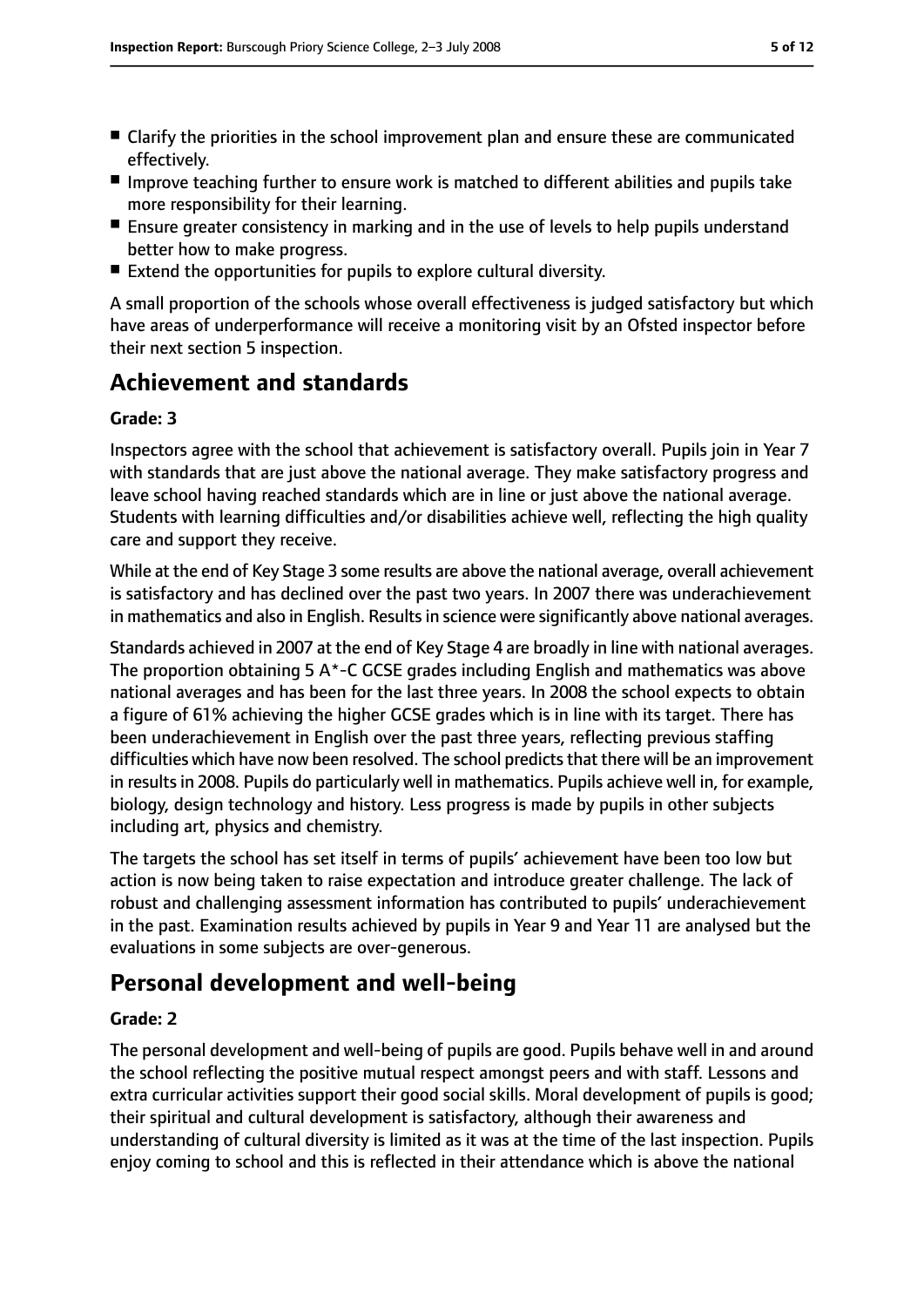average. They generally have very positive attitudes to learning. Pupils feel safe in school and are secure that action is taken should an issue relating to bullying arise, although this is rare.

Pupils adopt healthy lifestyles. These are supported through the wide range of extra curricular activities and the emphasis on healthy education in the personal, social and health education (PSHE) programme and science fortnight. Pupils contribute to the school and the wider community in a variety of ways including the school council which has organised local fundraising activities for charity. Enterprise skills are fostered through a variety of activities including work experience. These, together with the pupils' overall good literacy and numeracy skills, help to secure their future economic well-being.

# **Quality of provision**

## **Teaching and learning**

#### **Grade: 3**

The quality of teaching and learning is satisfactory with some good features. Most teachers have good subject knowledge and lessons are well planned. Clear objectives enable students to understand the purpose of lessons. The consistent use of behaviour management systems and positive relationships support learning. Good use is made of displays to ensure classrooms are attractive and stimulate learning.

In the best lessons, learning proceeds at a brisk pace; good questioning by the teachers checks and develops understanding. Pupils contribute and share ideas eagerly, and enjoy working together and taking responsibility for their learning. They evaluate their own and each other's work and this helps them to understand how to improve. At its very best, teaching conveys a sense of enthusiasm and love of learning, and staff are willing to take risks using more challenging teaching strategies.

In weaker, but nevertheless satisfactory, lessons, learning tends to be too teacher-led. There is limited challenge and pace can be slow. In some classes, work is not well matched to the varying abilities of the pupils and, as a result, some do not make enough progress. Work is often not marked effectively or regularly enough. Some marking gives clear guidance on what to do to improve but, in other cases, not enough specific guidance is given on what should be done next.

#### **Curriculum and other activities**

#### **Grade: 3**

Curriculum provision is satisfactory. The weaknesses raised by the previous inspection have been tackled effectively and the requirements of the National Curriculum are now met in full. The school is beginning to introduce new courses that provide greater relevance for its pupils.

At Key Stage 3, pupils study a balanced curriculum which is enriched by the provision for drama and the opportunity for the more able to take two foreign languages from Year 8 onwards. Much of the teaching at Key Stage 3 takes place in mixed ability groups where, in some lessons, learning is not differentiated sufficiently to ensure the needs of all pupils are met.

In Key Stage 4, the schools' specialist status has enriched the curriculum and promoted the extension of the science courses it offers. The broad range of GCSE courses is a good and successful feature. A breadth of experience for pupils is maintained by the requirement that all follow a technology and a humanities option, and that most include a modern foreign language in their programme. However, the school has been relatively slow in developing the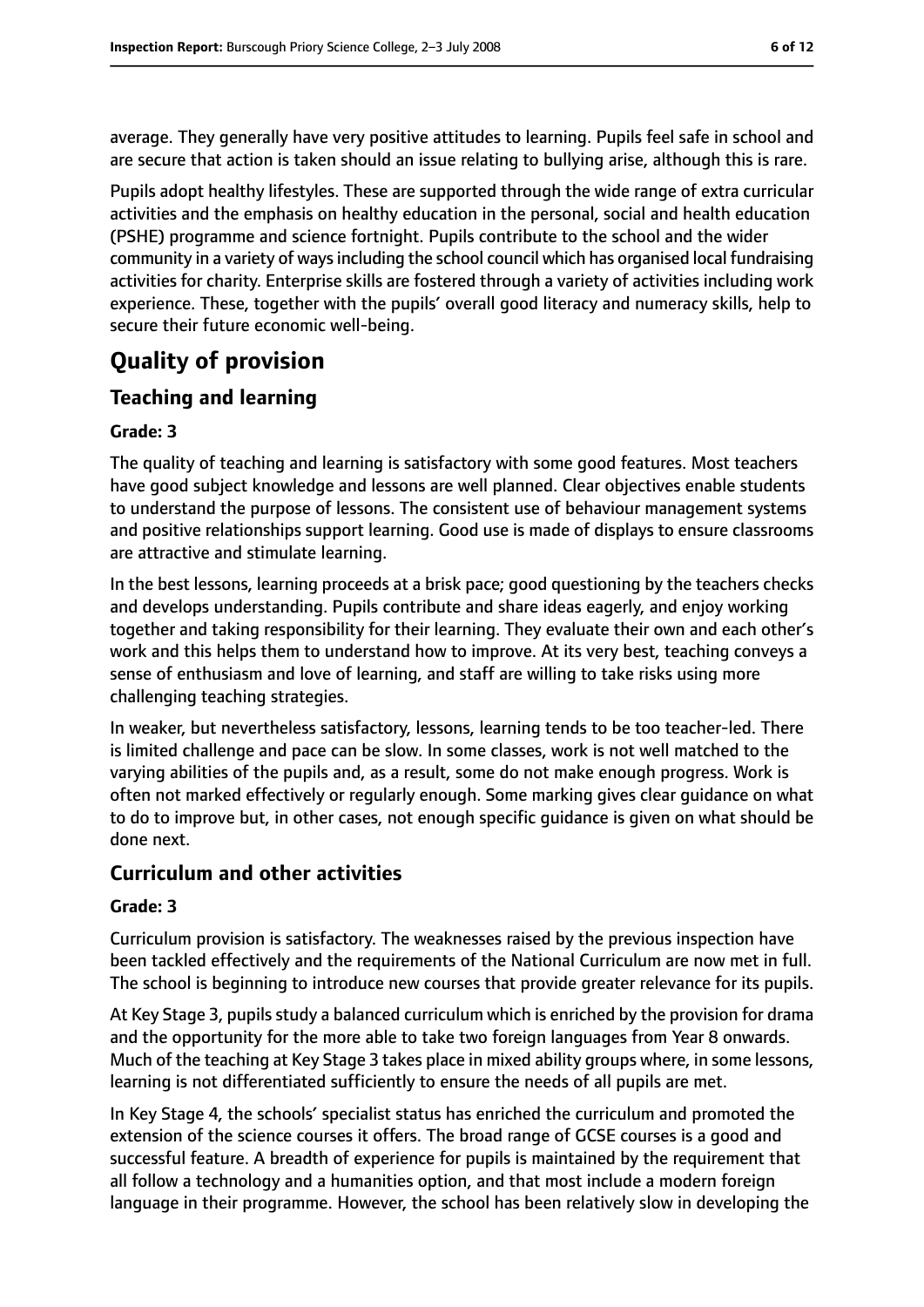vocational dimension of the curriculum. This provision now includes the ASDAN course and some alternatives to GCSE that provide more appropriate experiences for a growing number of pupils, whose needs are not well suited to a full GCSE programme. Collaboration with a local college is helping to develop this further through the Young Apprenticeship scheme. Pupils enjoy a very good range of extra-curricular and enrichment activities many of which are the result of the school's science specialism; this is a strength of the school, recognised and valued by parents.

#### **Care, guidance and support**

#### **Grade: 3**

The provision for the care, guidance and support of pupils is satisfactory with some good features. All statutory duties are met. Transition arrangements for pupils from primary to secondary school are strengths of the school, as confirmed by parents, enabling pupils to settle quickly into their new school. Another strength of the school is the special educational needs department which provides a caring, supportive and challenging environment for vulnerable pupils. Pupils who experience problems with their behaviour receive appropriate support.

Links with external agencies such as Connexions are strong. Pupils receive clear guidance on career option choices with information on alternative routes when they leave school being readily available. The Aim Higher programme encourages pupils to have positive aspirations as regards future pathways. There are termly assessments but some Year 7 parents consider that the first formal opportunity to meet their children's subject teachers towards the end of the summer term is too late, a viewed shared by the inspectors.

Pupils in most subjects have targets which are monitored. However, in too many subject areas, the targets are not sufficiently challenging. Although not consistent across all subjects, most pupils know their targets and current level of progress; but they are not always clear how to improve. This reflects the variable quality of marking. Tracking of pupils' progress is inconsistent across key stages and across subjects. Pastoral and curriculum leaders share information on pupils' progress but there is a lack of clarity about who leads on any resulting actions. Pupils at risk of underachieving are identified but support is not always coordinated well enough. These issues are beginning to be addressed through the recent introduction of learning leaders and pastoral managers.

# **Leadership and management**

#### **Grade: 3**

The school judges the quality of leadership and management to be good; inspectors judge them to be satisfactory.

The headteacher and senior leadership team know the school well and have established a positive ethos which values individuals and promotes a sense of harmony and well-being. The school's science status is well managed and makes a good impact on, for example, links with primary feeder schools. However, a number of key specialist targets have not been fully met.

There is a clear commitment to improvement and a number of recent initiatives have helped promote this. However, the school does not yet have a set of strategic priorities which are clearly defined and understood in order to drive this improvement. There is an extensive school improvement plan and the arrangements for linking this to subject reviews are becoming more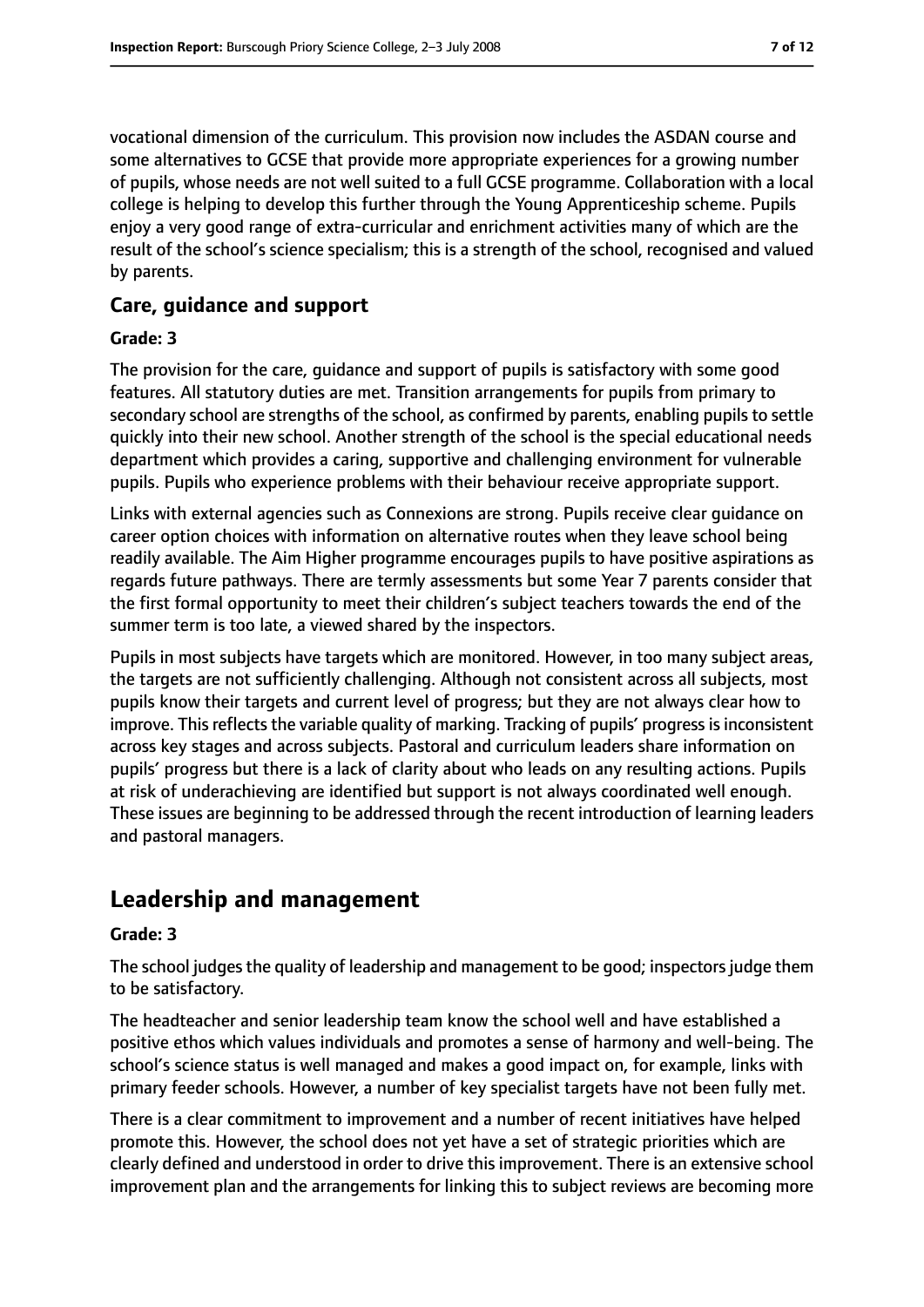systematic. However, the plan does not make it sufficiently clear how the many targets should be prioritised and evaluated; the underlying vision driving the plan is not well enough articulated and understood across the school. For example, staff are not clear enough about the key priorities in relation to improving teaching and learning.

The school's use of data and target-setting, while improving, are not yet sharp or analytical enough and the targets have not been sufficiently challenging. As a result, the more detailed monitoring and evaluation of the school's performance lack rigour and, in some regards, expectations are too low. A more systematic approach to monitoring the effectiveness of teaching has been established. While not entirely reliable, this is providing a more secure basis for identifying strengths and weaknesses.

A recently established middle leadership group is proving effective as a context within which to secure greater consistency and share good practice. Clear arrangements have been established for subjects to carry out their own self-evaluations and these are beginning to improve the quality of reviews and action planning at department level.

The school is effective in promoting equality of opportunity and tackling discrimination. A number of initiatives have been established to promote higher achievement amongst boys, and pupils with learning difficulties and/or disabilities make good progress. The school's use of its resources and the value for money it provides are also satisfactory. Careful management of the school's budget has enabled the school to address some of the limitations of its accommodation. The school's science status has been used well to develop the ICT resources which are now good and are used effectively.

Governors discharge their responsibilities satisfactorily and the issues raised at the last inspection have been resolved to ensure all statutory requirements are now met. Their committee structure has been reorganised to make sure business is more focused. However, the governors need to be more strongly involved in monitoring standards and achievement.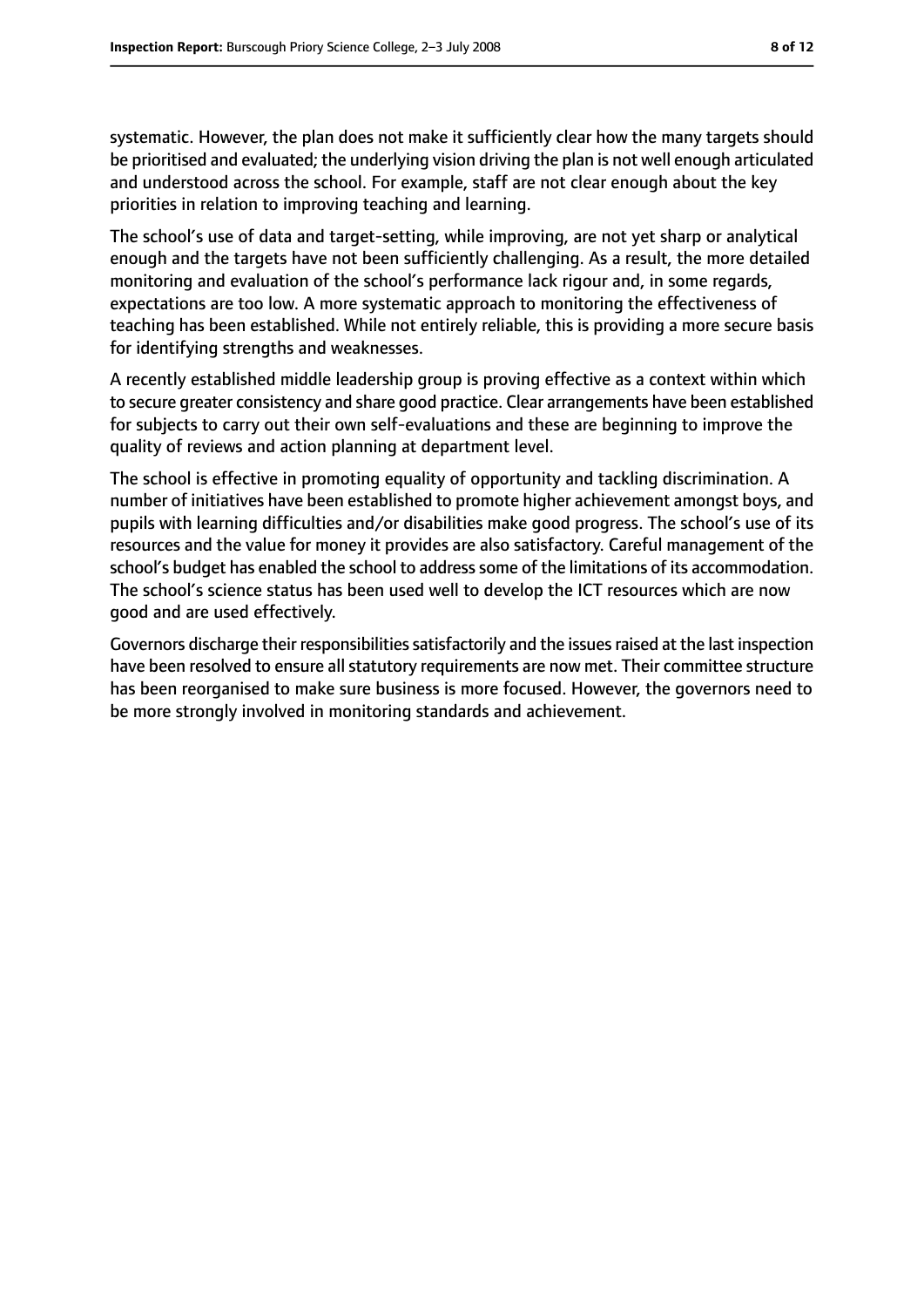**Any complaints about the inspection or the report should be made following the procedures set out in the guidance 'Complaints about school inspection', which is available from Ofsted's website: www.ofsted.gov.uk.**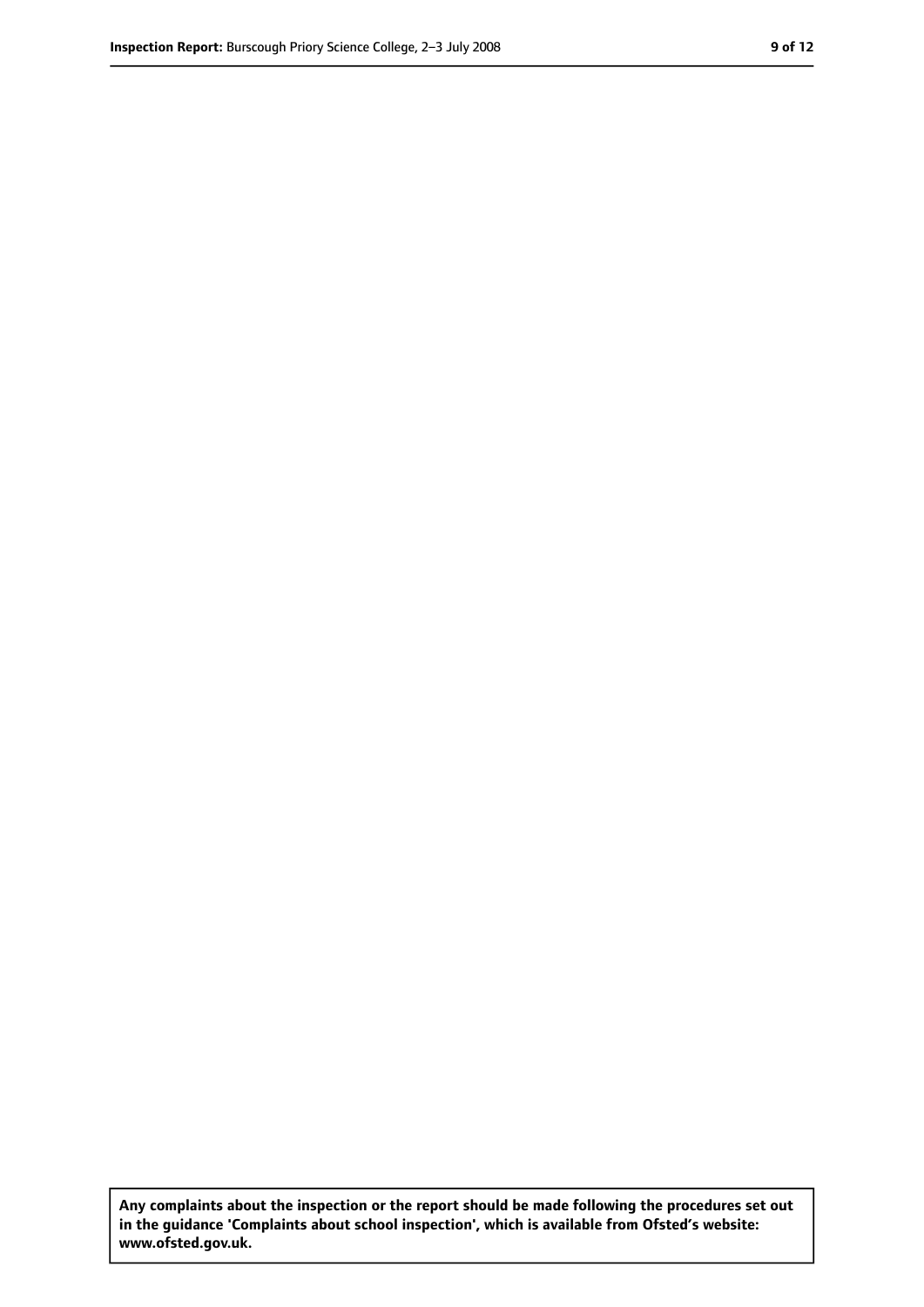# **Inspection judgements**

| $^{\backprime}$ Key to judgements: grade 1 is outstanding, grade 2 good, grade 3 satisfactory, and | <b>School</b>  |
|----------------------------------------------------------------------------------------------------|----------------|
| arade 4 inadeguate                                                                                 | <b>Overall</b> |

## **Overall effectiveness**

| How effective, efficient and inclusive is the provision of education, integrated<br>care and any extended services in meeting the needs of learners? |     |
|------------------------------------------------------------------------------------------------------------------------------------------------------|-----|
| Effective steps have been taken to promote improvement since the last<br>inspection                                                                  | Yes |
| How well does the school work in partnership with others to promote learners'<br>well-being?                                                         |     |
| The capacity to make any necessary improvements                                                                                                      |     |

## **Achievement and standards**

| How well do learners achieve?                                                                               |  |
|-------------------------------------------------------------------------------------------------------------|--|
| The standards <sup>1</sup> reached by learners                                                              |  |
| How well learners make progress, taking account of any significant variations between<br>groups of learners |  |
| How well learners with learning difficulties and disabilities make progress                                 |  |

# **Personal development and well-being**

| How good is the overall personal development and well-being of the<br>learners?                                  |  |
|------------------------------------------------------------------------------------------------------------------|--|
| The extent of learners' spiritual, moral, social and cultural development                                        |  |
| The extent to which learners adopt healthy lifestyles                                                            |  |
| The extent to which learners adopt safe practices                                                                |  |
| How well learners enjoy their education                                                                          |  |
| The attendance of learners                                                                                       |  |
| The behaviour of learners                                                                                        |  |
| The extent to which learners make a positive contribution to the community                                       |  |
| How well learners develop workplace and other skills that will contribute to<br>their future economic well-being |  |

## **The quality of provision**

| $\mid$ How effective are teaching and learning in meeting the full range of the $\mid$<br>learners' needs? |  |
|------------------------------------------------------------------------------------------------------------|--|
| How well do the curriculum and other activities meet the range of needs  <br>and interests of learners?    |  |
| How well are learners cared for, guided and supported?                                                     |  |

 $^1$  Grade 1 - Exceptionally and consistently high; Grade 2 - Generally above average with none significantly below average; Grade 3 - Broadly average to below average; Grade 4 - Exceptionally low.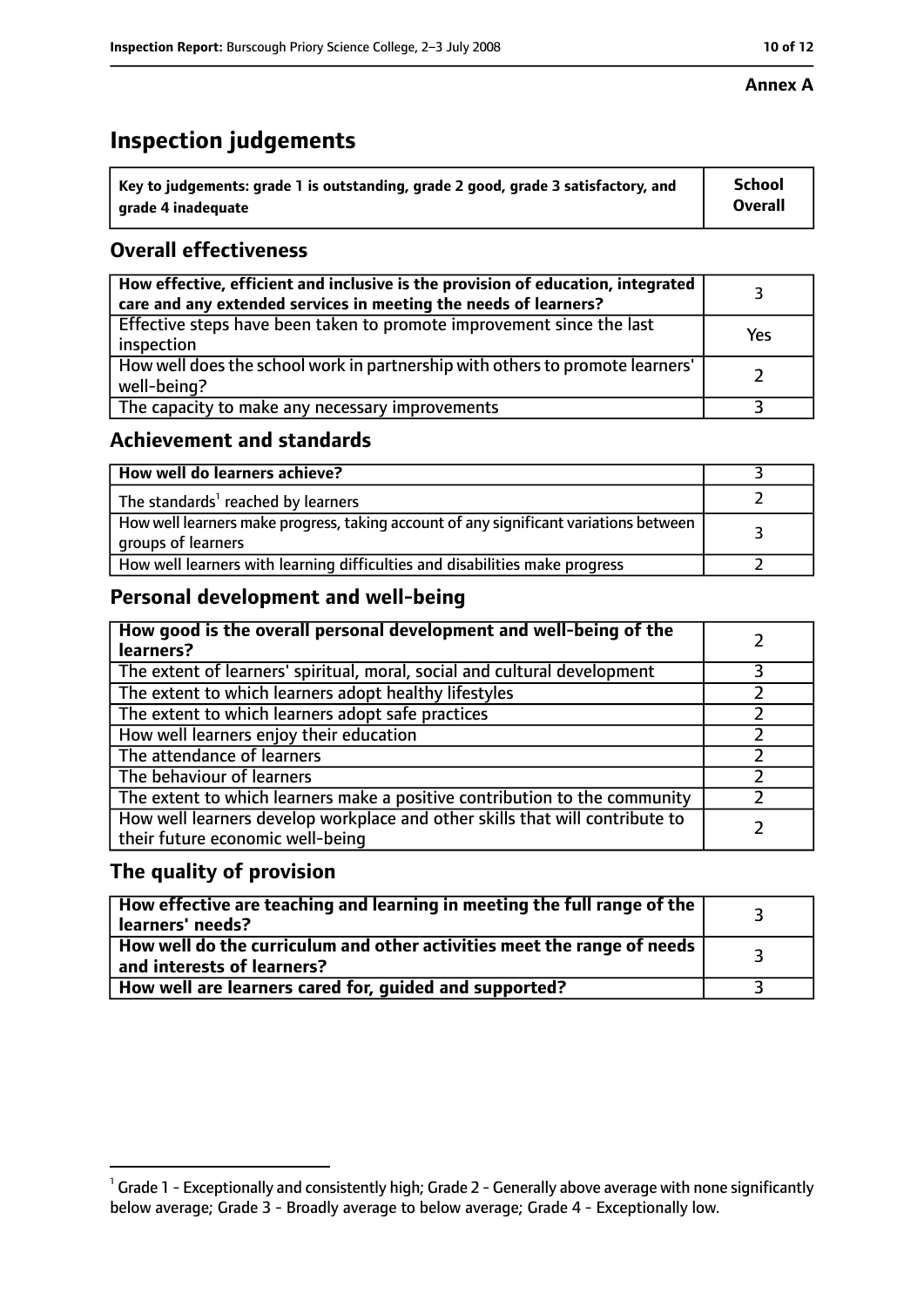# **Leadership and management**

| How effective are leadership and management in raising achievement<br>and supporting all learners?                                              |     |
|-------------------------------------------------------------------------------------------------------------------------------------------------|-----|
| How effectively leaders and managers at all levels set clear direction leading<br>to improvement and promote high quality of care and education |     |
| How effectively leaders and managers use challenging targets to raise standards                                                                 | 3   |
| The effectiveness of the school's self-evaluation                                                                                               |     |
| How well equality of opportunity is promoted and discrimination tackled so<br>that all learners achieve as well as they can                     |     |
| How effectively and efficiently resources, including staff, are deployed to<br>achieve value for money                                          | 3   |
| The extent to which governors and other supervisory boards discharge their<br>responsibilities                                                  | 3   |
| Do procedures for safequarding learners meet current government<br>requirements?                                                                | Yes |
| Does this school require special measures?                                                                                                      | No  |
| Does this school require a notice to improve?                                                                                                   | No  |